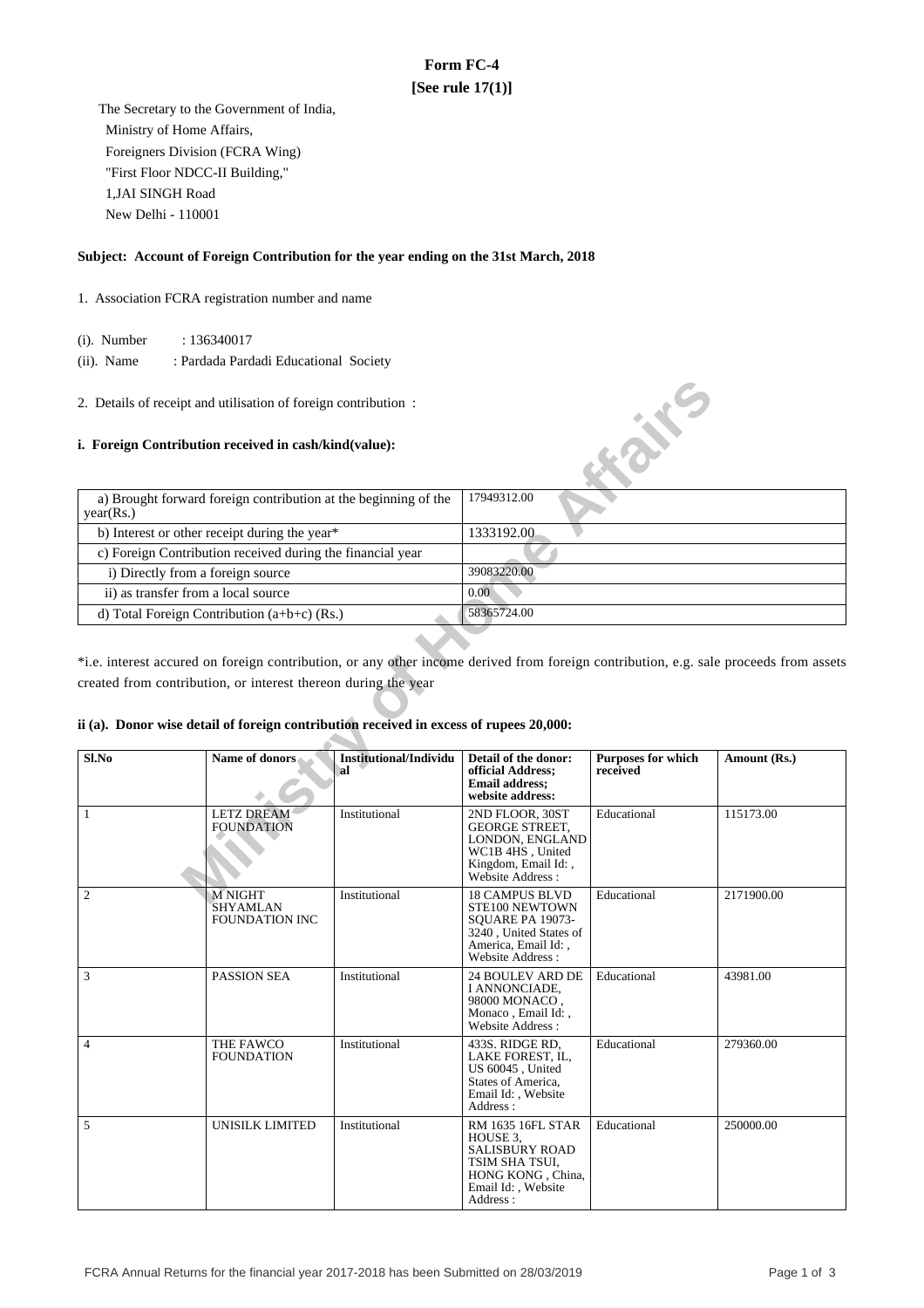| Sl.No          | Name of donors                                                                        | <b>Institutional/Individu</b><br>al | Detail of the donor:<br>official Address;<br><b>Email address:</b><br>website address:                                                                  | <b>Purposes for which</b><br>received | Amount (Rs.) |
|----------------|---------------------------------------------------------------------------------------|-------------------------------------|---------------------------------------------------------------------------------------------------------------------------------------------------------|---------------------------------------|--------------|
| 6              | <b>WOMEN FOR</b><br><b>FREEDOM NGO</b>                                                | Institutional                       | VIA MONTEGRAPPA<br>9A MAROSTICA,<br>36063, ITALY, Italy,<br>Email Id:, Website<br>Address:                                                              | Educational                           | 408263.00    |
| $\overline{7}$ | ANIMA AGGARWAL                                                                        | Individual                          | <b>25 SWEETCROFT</b><br>LANE,<br>HILLINGDON, UB10<br>9LE, United Kingdom,<br>Email Id: , Website<br>Address:                                            | Educational                           | 1369516.00   |
| 8              | <b>INDIA</b><br><b>DEVELOPMENT</b><br>AND RELIEF FUND                                 | Institutional                       | 5821 MOSSROCK<br>DRIVE NORTH<br>BETHESDA, MD<br>20852-3238, United<br>States of America,<br>Email Id:, Website<br>Address:                              | Educational                           | 629700.00    |
| 9              | TIKKU KAUSHAL                                                                         | Individual                          | HONG KONG, China,<br>Email Id: . Website<br>Address:                                                                                                    | Educational                           | 310950.00    |
| 10             | <b>ATUL BAJPAI</b>                                                                    | Individual                          | <b>3 IVERNA GARDENS</b><br><b>LONDON W8 4 RN</b><br>UK, United Kingdom,<br>Email Id:, Website<br>Address:                                               | Educational                           | 1000000.00   |
| 11             | <b>HAMPSHIRE AND</b><br><b>ISLE OF WIGHT</b><br><b>COMMUNITY</b><br><b>FOUNDATION</b> | Institutional                       | DAME MARY<br><b>FAGAN HOUSE,</b><br>LUTYENS CLOSE,<br><b>BASINGSTOKE,</b><br>HAMPSHIRE, RG24 8<br>AG, United Kingdom,<br>Email Id:, Website<br>Address: | Educational                           | 79660.00     |
| 12             | POSITIVE AND<br><b>PROGRESSIVE</b><br><b>EDUCATIONAL</b><br><b>SUPPORT CANADA</b>     | Institutional                       | 90 WINGHS ROAD,<br><b>SUITE 204A</b><br>VAUGHAN, ON L4L<br>6A9, Canada, Email<br>Id: , Website Address :                                                | Educational                           | 6886600.00   |
| 13             | PARDADA PARDADI<br><b>EDUCATIONAL</b><br><b>SOCIETY INC</b>                           | Institutional                       | 9219 BRIARY LN,<br><b>FAIR FAX, VA 22031</b><br>. United States of<br>America, Email Id:,<br>Website Address:                                           | Educational                           | 15569196.00  |
| 14             | <b>I PARTNER INDIA</b>                                                                | Institutional                       | 4/303, 2ND FLOOR,<br><b>KAUSHALAYA</b><br>PARK, HAUZ KHAS,<br>NEW DELHI-110016,<br>India, Email Id:,<br>Website Address:                                | Educational                           | 1900695.00   |
| 15             | <b>I PARTNER INDIA</b>                                                                | Institutional                       | THE IMPECT HUB<br><b>ISLINGTON 27</b><br><b>DINGLEY PLACE</b><br>LONDON UK EC1V<br>8BR, United<br>Kingdom, Email Id:,<br>Website Address:               | Educational                           | 8049885.00   |
|                | (b). Cumulative purpose-wise amount of all foreign contribution donation received :   |                                     |                                                                                                                                                         |                                       |              |

| S1.No | Purpose          | Amount            |
|-------|------------------|-------------------|
|       | cational<br>duca | 9083220.00<br>200 |

## **(iii). Details of Utilization of foreign contribution:**

| a. Total Utilization* for projects as per aims and<br>objectives of the association (Rs.) | 18351360.00 |
|-------------------------------------------------------------------------------------------|-------------|
| b. Total Administrative Exprenses as provided in Rule<br>5, FCRA 2011 (Rs.)               | 3876917.00  |
| c. Total invested in term deposits (Rs.)                                                  | 13200000.00 |
| d. Total Purchase of fresh assets (Rs.)                                                   | 5357821.00  |
| Total utilization in the year(Rs.) $(a+b+d)$                                              | 27586098.00 |

\* It is affirmed that the utilisation of foreign contribution is not in contravention of the provisions contained in proviso to Sction 9(e) and Section 12(4)(f) of the Act which states that the acceptance of foreign contribution is not likely to affect prejudically.